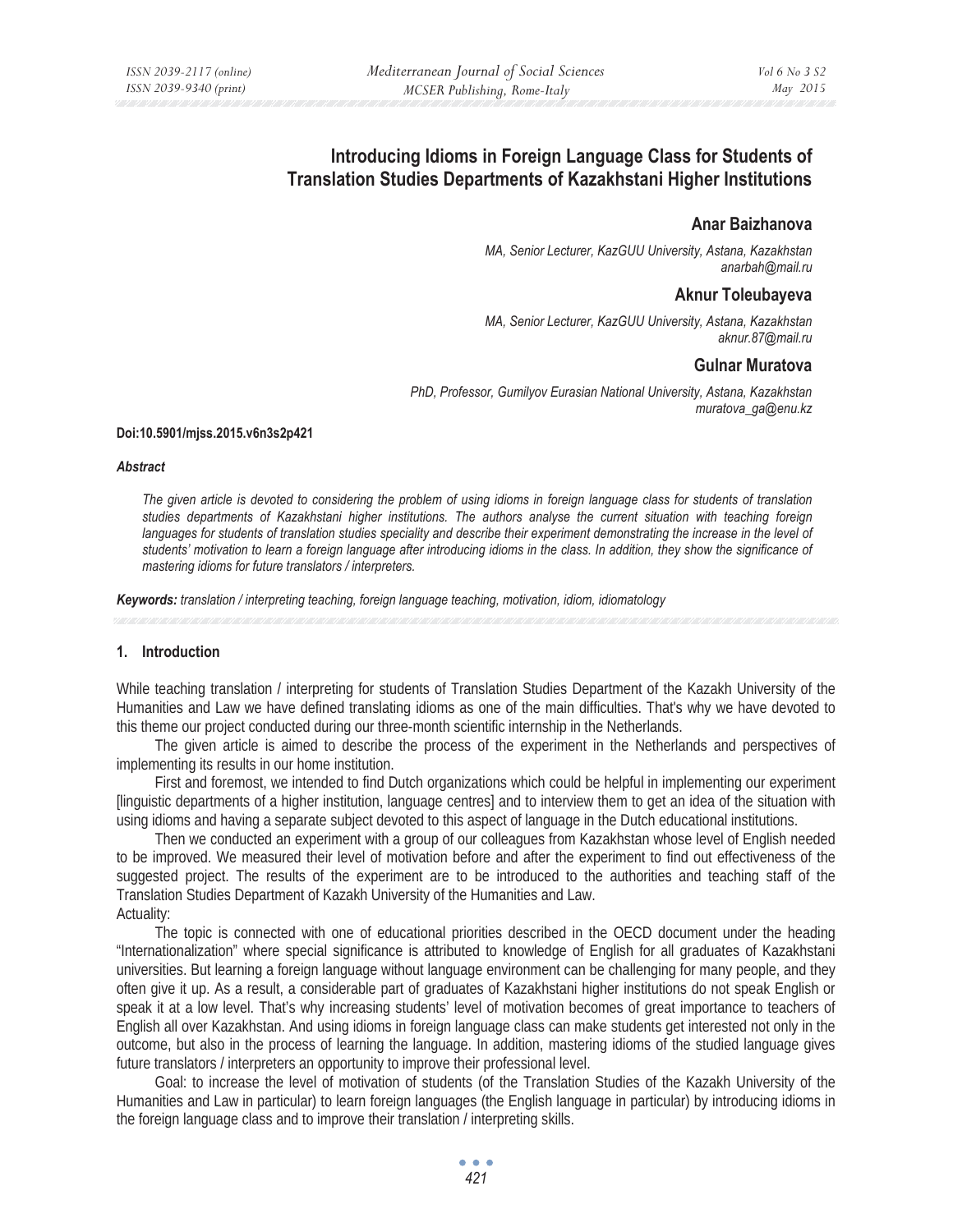### *1.1 Objectives*

- 1) to analyse the experience of colleagues from Dutch higher institutions in using idioms in the foreign language class;
- 2) to prove that introducing idioms in foreign language class can help to increase students' interest in learning the English language;
- 3) to implement the results of the investigation in practice of teaching the English language in higher institutions of Kazakhstan;
- 4) to show that mastering idioms of the studied language improves translation / interpreting skills of students.

### *1.2 Stakeholders*

- 1) authorities of Translations Studies Department of the Kazakh University of the Humanities and Law;
- 2) teaching staff of Translations Studies Department of the Kazakh University of the Humanities and Law;
- 3) students of Translations Studies Department of the Kazakh University of the Humanities and Law.

### *1.3 Dutch counterparts*

- 1) Hilde Vonk, a teacher of English at Leiden University Language Centre
- 2) Annemiek Wegman, a teacher of English at Rotterdam Language Centre

### **2. Description**

### *2.1 SWOT analysis*

### *2.1.1 Strong points*

- 1) we have an experimental group and an adviser at our disposal;
- 2) measuring the level of motivation is based on self-designed test;
- 3) we and our colleagues will be able to enrich our vocabulary with idiomatic expressions of the English language;
- 4) we and our colleagues will be able to get familiar with some cultural peculiarities through learning idioms;
- 5) scientific researches of students can be based on the knowledge they get in the course of learning idiomatology;
- 6) there will be less difficulties with translating idioms for students of translation studies departments of Kazakhstani higher institutions.

### *2.1.2 Weak points*

- 1) it will be challenging to choose idioms according to the themes given in the syllabus;
- 2) it will cost effort also for teaching staff to familiarize themselves with idiomatic vocabulary.

## *2.1.3 Opportunities*

- 1) enriching our own vocabulary and vocabulary of our colleagues with idiomatic expressions of the English language;
- 2) developing speaking skills on the basis of introduction of idioms;
- 3) improving translation / interpreting skills of students of the given speciality;
- 4) using the experiment outcomes in higher institutions and even in secondary schools of Kazakhstan.

## *2.1.4 Threats*

1) obtaining results of the project can take longer time than we have expected (we may not have enough time to achieve our goals in the Netherlands);

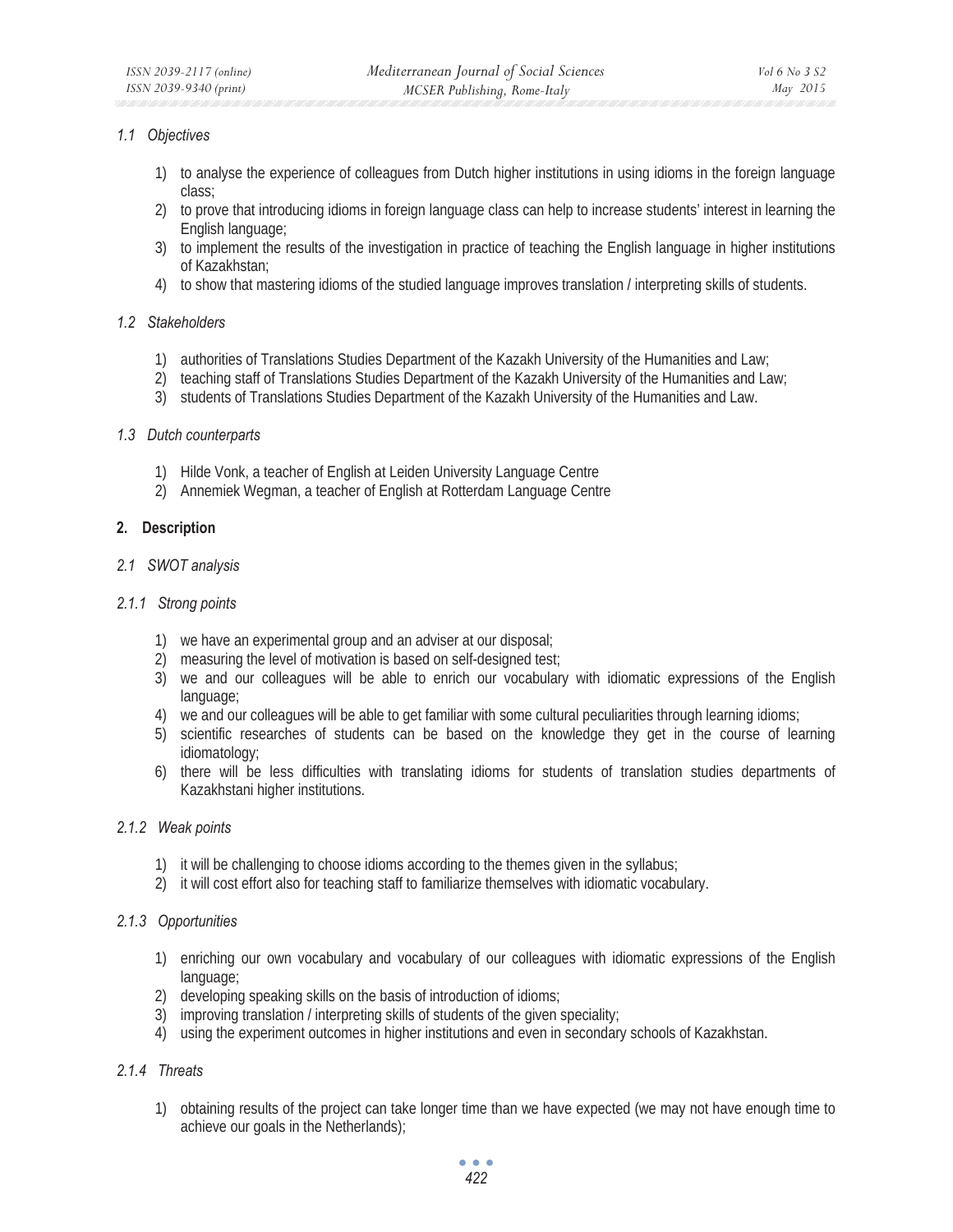2) we can face resistance of the authorities as well as teaching staff.

#### *2.1.5 Step-by-step actions*

- *1) to find a Dutch organization [linguistic department of a higher institution, language centre] which could be helpful in implementing the experiment* two organizations were chosen
	- a) Leiden University Language Centre
	- b) Rotterdam Language Centre
- *2) to make a questionnaire for the Dutch organization:* before taking interviews we have designed a questionnaire
	- a) In which way are the subjects [core and elective courses] financed in your institution?
	- b) Who are curricula used in your institution designed by?
	- c) Who are these curricula approved by?
	- d) How much time do you need to approve the curriculum in your institution?
	- e) Are they compulsory or elective?
	- f) In which way are elective courses made attractive for students?
	- g) Which subjects connected with idiomatology do you have in your curriculum?
	- h) How much time is devoted to this aspect of linguistics?
	- i) How is this aspect of linguistics reflected in the summative assessment?
	- j) Which types of formative assessment do you usually implement during the course of idiomatology?
	- k) How many students do you usually have in your groups in a language class?
	- l) Which measures do you take to motivate your students?
	- m) In which teaching format do you usually work in a language class?
	- n) Have you ever tried to measure the level of motivation of your students?
	- o) If yes, which tests did you use to define the level motivation?
	- p) Have you ever questioned your students to find out the aspect of language which is the most important / interesting for them?
	- q) Do you usually use course assessment questionnaire after or during the course?
- *3) to visit the Dutch organization in order to explore the situation in Dutch institutions* two interviews were taken:
	- a) with Hilde Vonk, a teacher of English at Rotterdam Language Centre
	- b) with Annemiek Wegman, a teacher of English at Rotterdam Language Centre
- *4) to measure the level of motivation in the experimental group:*
	- a) a test on measuring the level of motivation was designed
	- b) the test was suggested to our colleagues from different departments of Kazakhstani higher institutions as an experimental group

|                | I learn foreign languages, because                                | Agree | Rather agree | Rather don't agree | Don't agree |
|----------------|-------------------------------------------------------------------|-------|--------------|--------------------|-------------|
|                | this is what my parents want                                      |       |              |                    |             |
|                | I need it in my future profession                                 |       |              |                    |             |
| 3              | I want to work / live abroad (English-speaking country)           |       |              |                    |             |
| 4              | it is prestigious                                                 |       |              |                    |             |
| 5              | I want to be a good teacher / interpreter / translator of foreign |       |              |                    |             |
|                | languages                                                         |       |              |                    |             |
| 6              | I need it for another profession                                  |       |              |                    |             |
| $\overline{7}$ | it is required in our country to speak several languages (at      |       |              |                    |             |
|                | least three)                                                      |       |              |                    |             |
| 8              | it enables me to expand my world view                             |       |              |                    |             |
| 9              | I do it for fun / I find speaking different languages exciting    |       |              |                    |             |
| 10             | my friend is learning a foreign language                          |       |              |                    |             |
| 11             | I want to travel to different countries                           |       |              |                    |             |
| 12             | I want to understand culture and life-style of people from        |       |              |                    |             |
|                | different countries better                                        |       |              |                    |             |
| 13             | other reasons (write down your own reasons)                       |       |              |                    |             |

#### *Before the experiment*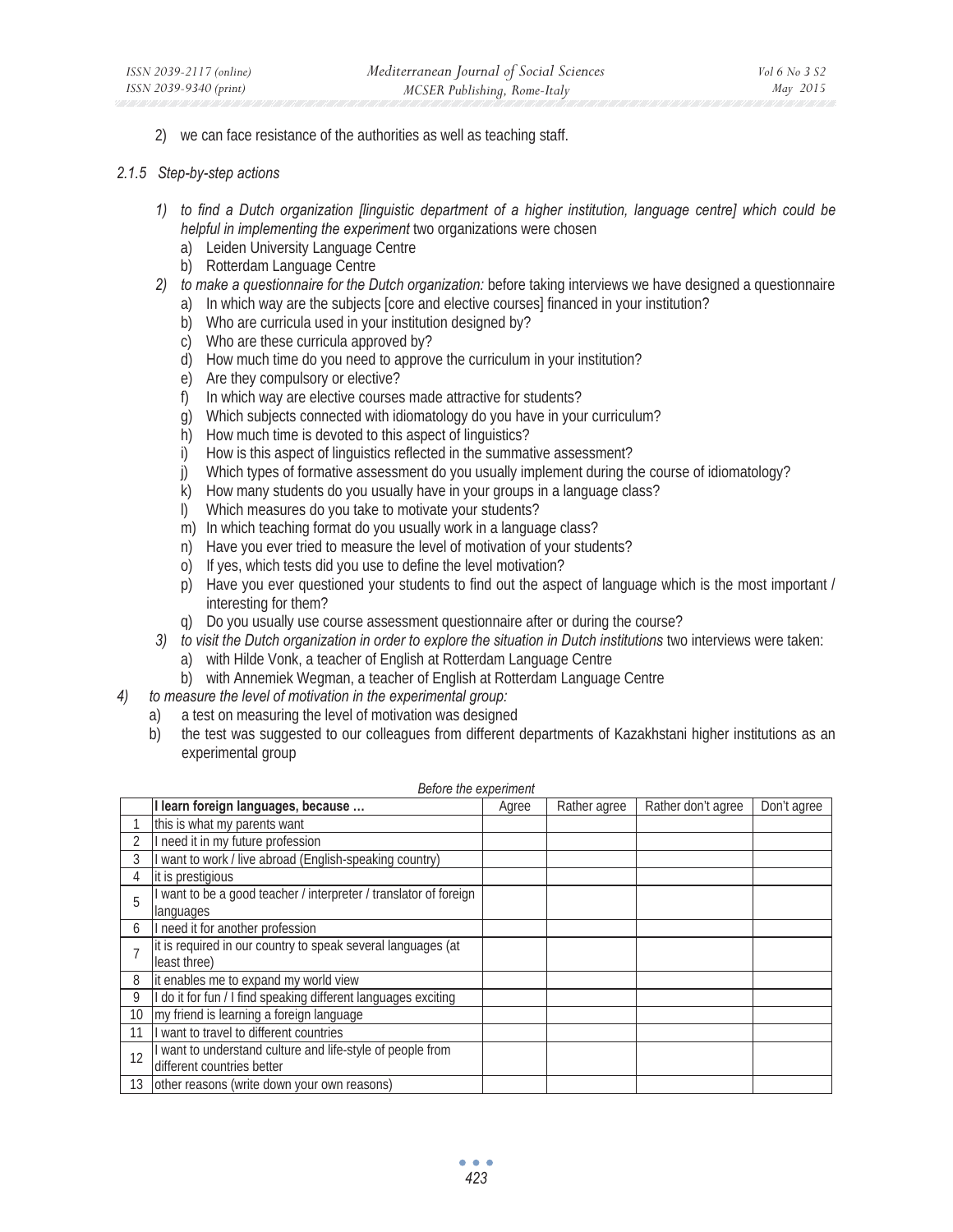*5) to find out how familiar the experimental group is with idioms of the English language:* general knowledge of idioms of students of the experimental group was checked by presenting a placement idiom test

### **3. Match Two Parts of Idioms!**

|    | to smell   | a | someone's leg    |
|----|------------|---|------------------|
| 2  | a pain     | b | an arm and a leg |
| 3  | to cost    |   | McCoy            |
| 4  | to keep up | d | like a dog       |
| 5  | as blind   | e | a rat            |
| 6  | to pull    |   | eye to eye       |
|    | the real   | g | as a bat         |
| 8  | to talk    | h | in the family    |
| 9  | a wise     |   | like a horse     |
| 10 | to work    |   | in the neck      |
| 11 | to run     |   | of all trades    |
| 12 | to see     |   | or Harry         |
| 13 | a jack     | m | guy              |
| 14 | to eat     | n | with the Joneses |
| 15 | Tom, Dick, | Ω | turkey           |

## **4. Write Down the Definitions of Idioms from the First Task!**

### *4.1 Choose the correct variant!*

- 1. If you're too **chicken** to try skydiving, you
	- a. enjoy it very much.
	- b. afraid of trying it.
	- c. think it's too expensive for you.
- 2. If you should **shake a leg,** it means you should
	- a. dance.
	- b. kick someone.
	- c. hurry up.
- 3. **A man of means** is
	- a. poor.
	- b. rich.
	- c. educated.
- 4. **A bookworm** is someone who
	- a. loves to read.
	- b. hates books.
	- c. destroys books.
- 5. Someone who **goes Dutch** 
	- a. goes shopping.
	- b. pays their own bill.
	- c. gets fat.
- 6. "**A big mouth**" means
	- a. smb., who can't keep secrets.
	- b. smb., who likes singing.
	- c. smb., who likes shouting.
- 7. **A copycat** 
	- a. is intelligent and reads a lot.
	- b. likes milk and is lazy.
	- c. does the same things as other people.
- 8. Someone who is **pigheaded** 
	- a. is fat and eats a lot.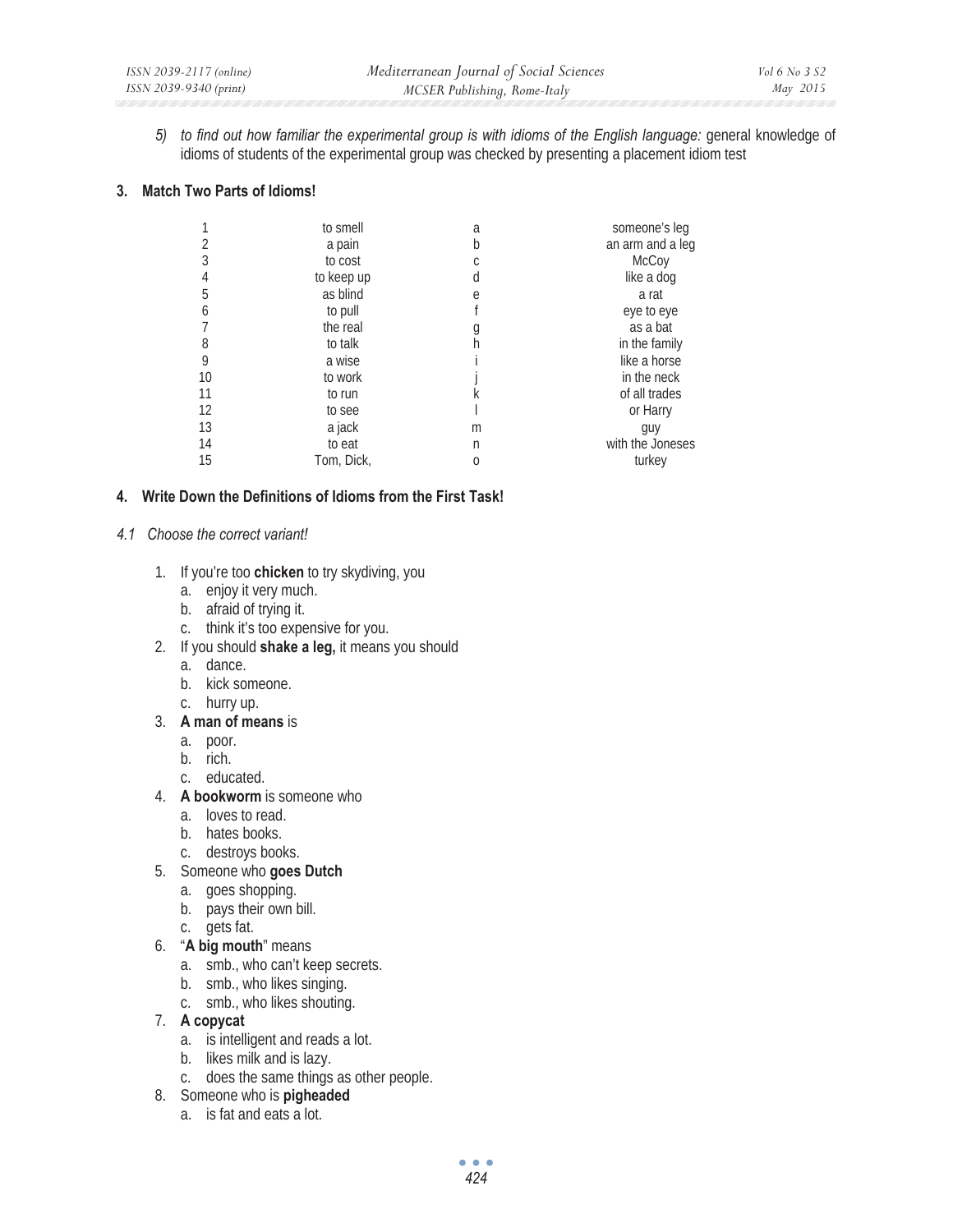- b. doesn't take advice from others.
- c. never works and is dirty.
- 9. "**Nosey"** means
	- a. hard-working.
	- b. very curious.
	- c. very nice.
- 10. If we **have a sweet tooth**, we
	- a. have a toothache.
	- b. flatter a lot.
	- c. like sweets very much.

### **5. Fill in the Gaps Using an Appropriate Idiom from you List!**

- 1. -Why didn't you buy this dress? -Because I have no money. It …!
- 2. We're afraid of our father, so when he comes home, we sit …!
- 3. You can always see him jogging at 5 a.m. He's an … .
- 4. She's found a job as a … at the local studio, because she wants to do a lot of different things.
- 5. Your task was to learn it …! You should know every word in this text!
- 6. She's been walking round with … because she has broken up with her boy-friend.
- 7. She always buys the same expensive dresses as her neighbours, even if she doesn't have enough money, because she doesn't want to be worse than others. So she always ... .
- 8. Liz won't listen to me! She always does everything in her own way. She is so ....
- 9. He can't see anything, he's …
- 10. Memorizing all these dates, scientists and classifications is ... for me! It's so annoying!

*6) to use different activities with idioms in the English language class* 

different activities with using idioms in the English language were carried out with the experimental group:

a) at the first stage of the experiment (doing various tasks without introducing idiomatic expressions)

**Exercise 1:** Match animals with the pictures

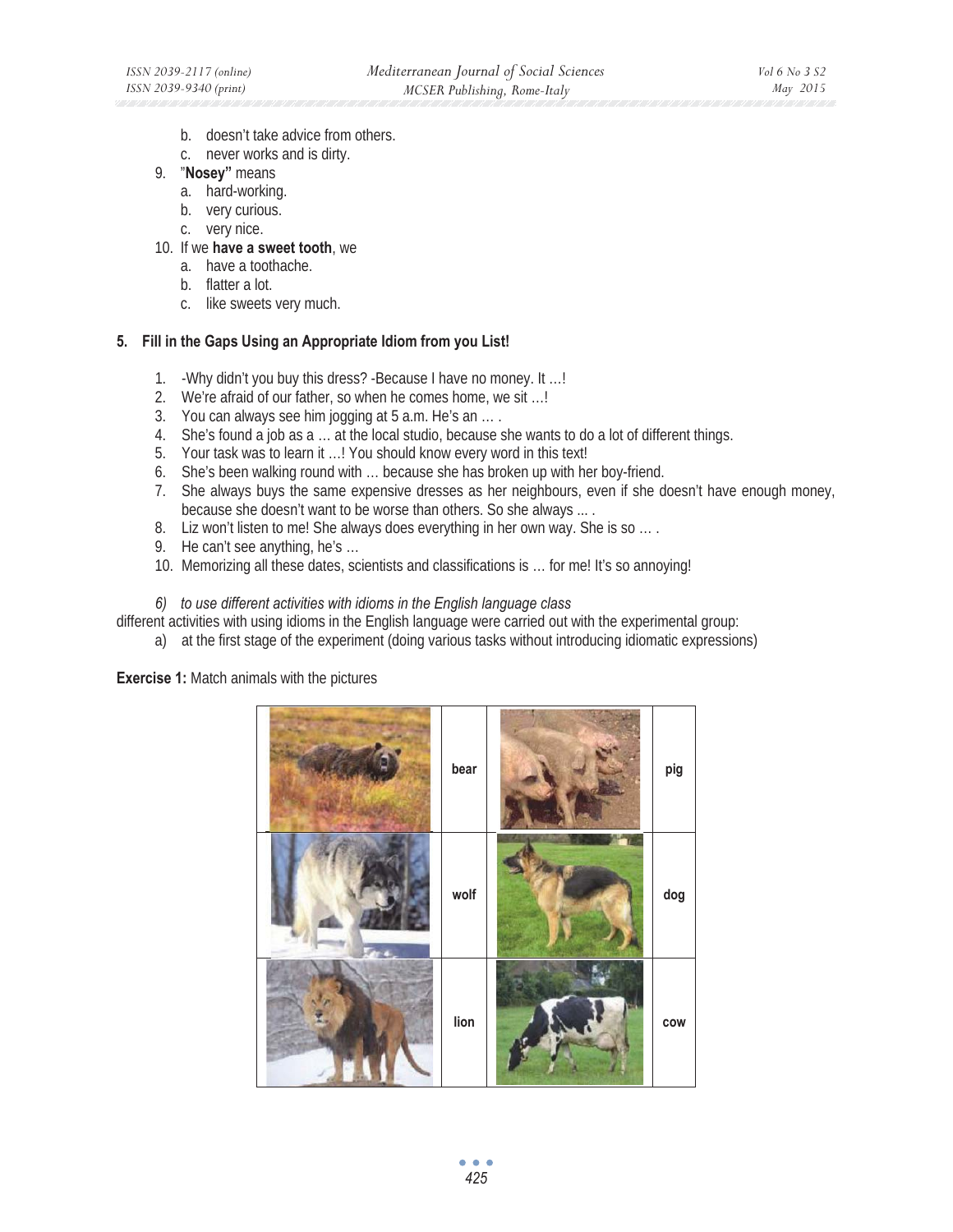**Exercise 2:** Match animals with their Russian equivalents

| bear | медведь | pig        | <b>СВИНЬЯ</b> |
|------|---------|------------|---------------|
| wolf | волк    | doa        | собака        |
| lion | лев     | <b>COW</b> | корова        |

**Exercise 3:** Fill in the gaps with the appropriate name of an animal

- 1) … is a large, heavy, mammal that walks on the soles of its feet, with thick fur and a very short tail.
- 2) … is a fully grown female animal of a domesticated breed of ox, used as a source of milk or beef.
- 3) … is a large tawny-colored cat that lives in prides, found in Africa and northwestern India.
- 4) … a domesticated carnivorous mammal that typically has a long snout, an acute sense of smell, and a barking, howling, or whining voice.
- 5) … a wild carnivorous mammal that is the largest member of the dog family, living and hunting in packs.
- 6) … an omnivorous domesticated hoofed mammal with sparse bristly hair and a flat snout for rooting in the soil, kept for its meat.

**Exercise 4:** Build up six sentences containing the names of the animals given above

b) at the second stage of the experiment (doing various tasks with introducing idiomatic expressions

**Exercise 1:** Match pictures with idioms and their definitions / explanations

| a copycat          | a person who does the same things as other people do |
|--------------------|------------------------------------------------------|
| to work like a dog | to work hard                                         |
| pig-headed         | stubborn, not listening to other people's advice     |
| early bird         | a person who gets up early                           |

**Exercise 2:** Match idioms with their Russian equivalents

| early bird | ранняя пташка | pig-headed         | упрямый как осёл |
|------------|---------------|--------------------|------------------|
| a copycat  | обезьяна      | to work like a dog | работать как вол |

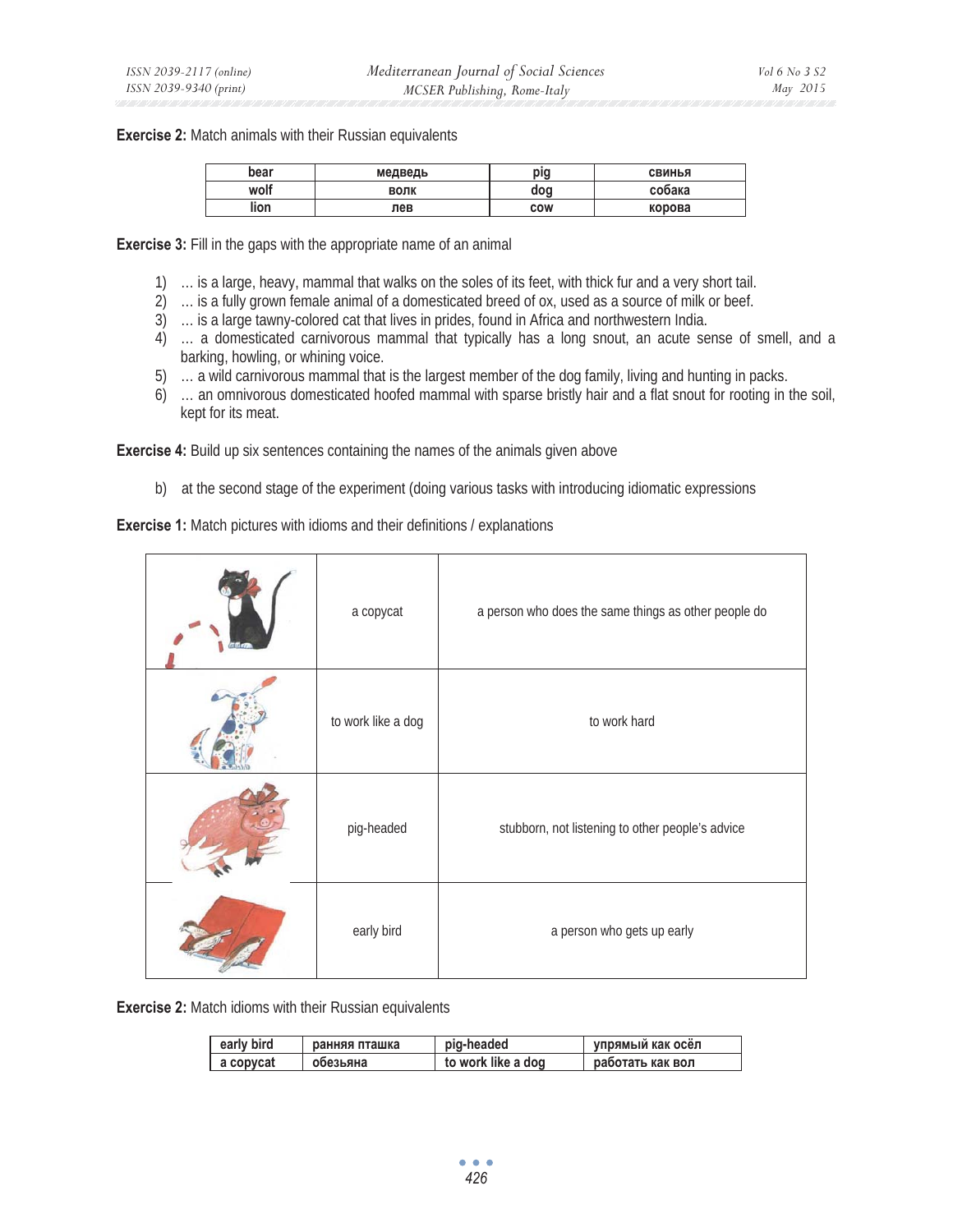**Exercise 3:** Fill in the gaps with the appropriate idioms

- 1) Anna always wears the same clothes as her friends. She is such a …
- 2) James goes to school and then works two evening jobs. He …
- 3) You always get up at seven in the morning. You are a real …
- 4) He never takes advice from anyone. He is just …

**Exercise 4:** Describe a person using the idioms given above. Discuss the differences between the images created in English and in Russian idioms for expressing the same meaning.

*7) to measure the level of motivation afterwards* 

after the second stage of the experiment the level of motivation of the experimental group was measured once again

- *a) After the first stage of the experiment* 
	- 1. Which exercises did you like most of all?

1 2 3 4

- 2. Which exercises do you find the most effective?
	- a) for language acquisition
		- 1 2 3 4
	- b) memorizing technique

1 2 3 4

3. Graduate the given exercises according to the degree of complexity.



- 4. Which exercises motivate you to learn the English language more?
	- a) the easier ones  $\circ$
	- b) the more difficult ones  $\circ$
- *b) After the second stage of the experiment* 
	- 1. Which exercises did you like most of all?
		- 1 2 3 4
	- 2. Which exercises do you find the most effective?
		- a) for language acquisition
			- 1 2 3 4
		- b) memorizing technique
		- 1 2 3 4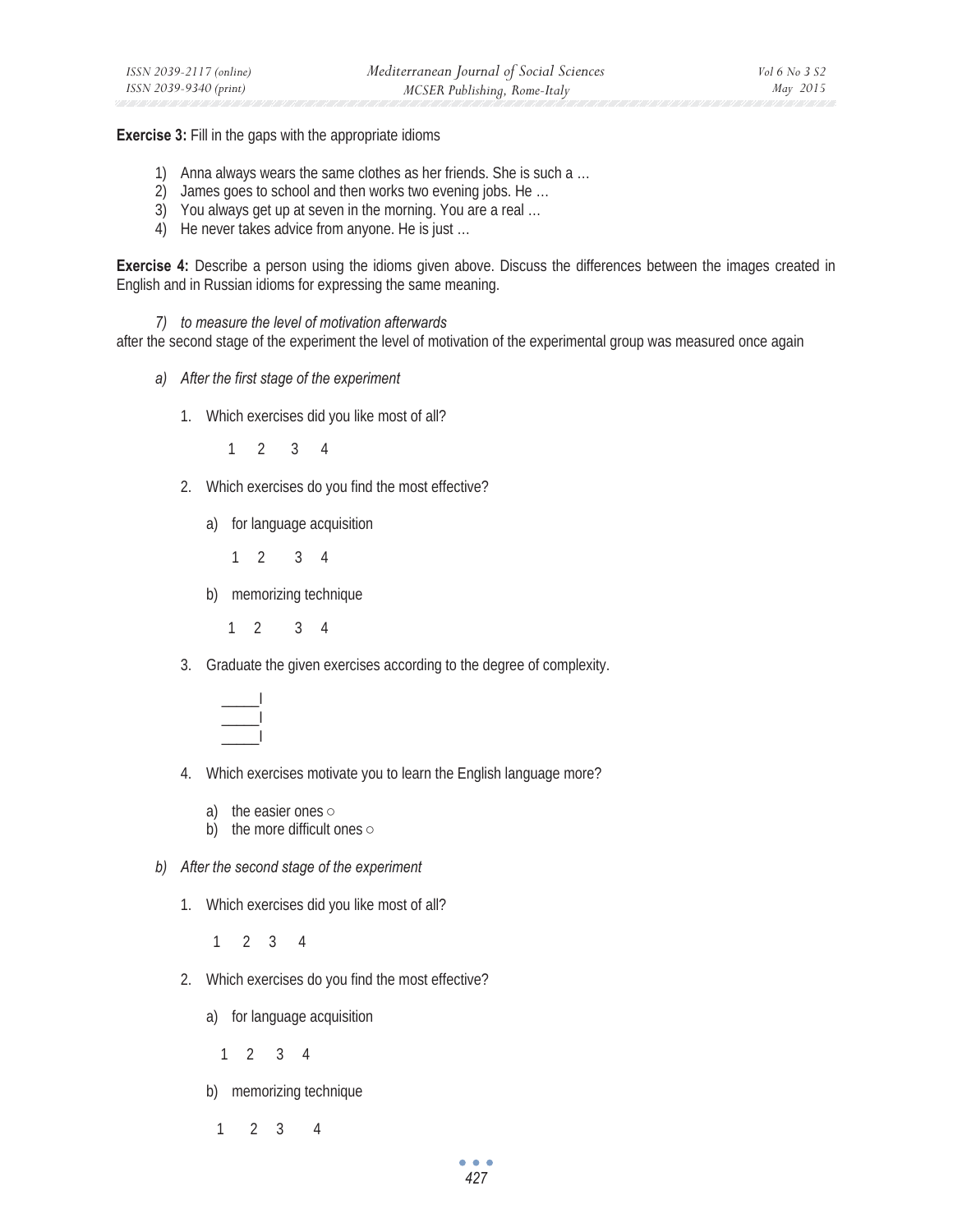3. Graduate the given exercises according to the degree of complexity.



- 4. Which exercises motivate you to learn the English language more?
	- a) the easier ones  $\circ$
	- b) the more difficult ones  $\circ$
- 5. Which forms of work motivate you most of all?
	- a) frontal work  $\circ$
	- b) individual work  $\circ$
	- c) work in pairs  $\circ$
	- d) work in groups  $\circ$
	- e) work in plenum  $\circ$
- 6. What attracted your attention in the second stage of the experiment?
- 7. Which function do idioms have in the speech, in your opinion?

| By using idioms you make your speech more | agree | rather agree | rather don't agree | don't agree |
|-------------------------------------------|-------|--------------|--------------------|-------------|
| informative                               |       |              |                    |             |
| emotional / expressive                    |       |              |                    |             |
| culture-specific                          |       |              |                    |             |
| meaningful                                |       |              |                    |             |
| argumentative                             |       |              |                    |             |
| authentic                                 |       |              |                    |             |

- 8. What can increase the level of your motivation to learn a foreign language?
- 9. Which strategies to increase the level of motivation can you personally suggest?
- 10. Which idioms were the most interesting for you? Why?
- 11. Is there any new information you have learnt about the culture after the experiment?
- *8) to introduce the project to the authorities and teaching staff of Translation Studies Department of Kazakh University of the Humanities and Law* 
	- a) the results of investigation are to be presented for the authorities of Translation Studies Department of Kazakh University of the Humanities and Law
	- b) a workshop for teaching staff of Translation Studies Department of Kazakh University of the Humanities and Law giving an idea of the project and its aims is to be held
- *9) to implement the result of the project with teaching staff and students of Kazakh University of the Humanities and Law* 
	- a) the level of students' motivation is to be measured in the beginning of the project
	- b) different activities with using idioms are to be introduced in the English language class
	- c) the level of students' motivation is to be measured afterwards
	- d) a special course "Phraseology of the Modern English Language" is to be designed and taught
	- e) different activities with translating texts containing idiomatic vocabulary of the English language are to be suggested

### **6. Recommendations**

- 1. For authorities of the Translation Studies Department of the Kazakh University of the Humanities and Law
- to make changes in the curriculum, i.e. to add an elective course "Phraseology of the Modern English Language":